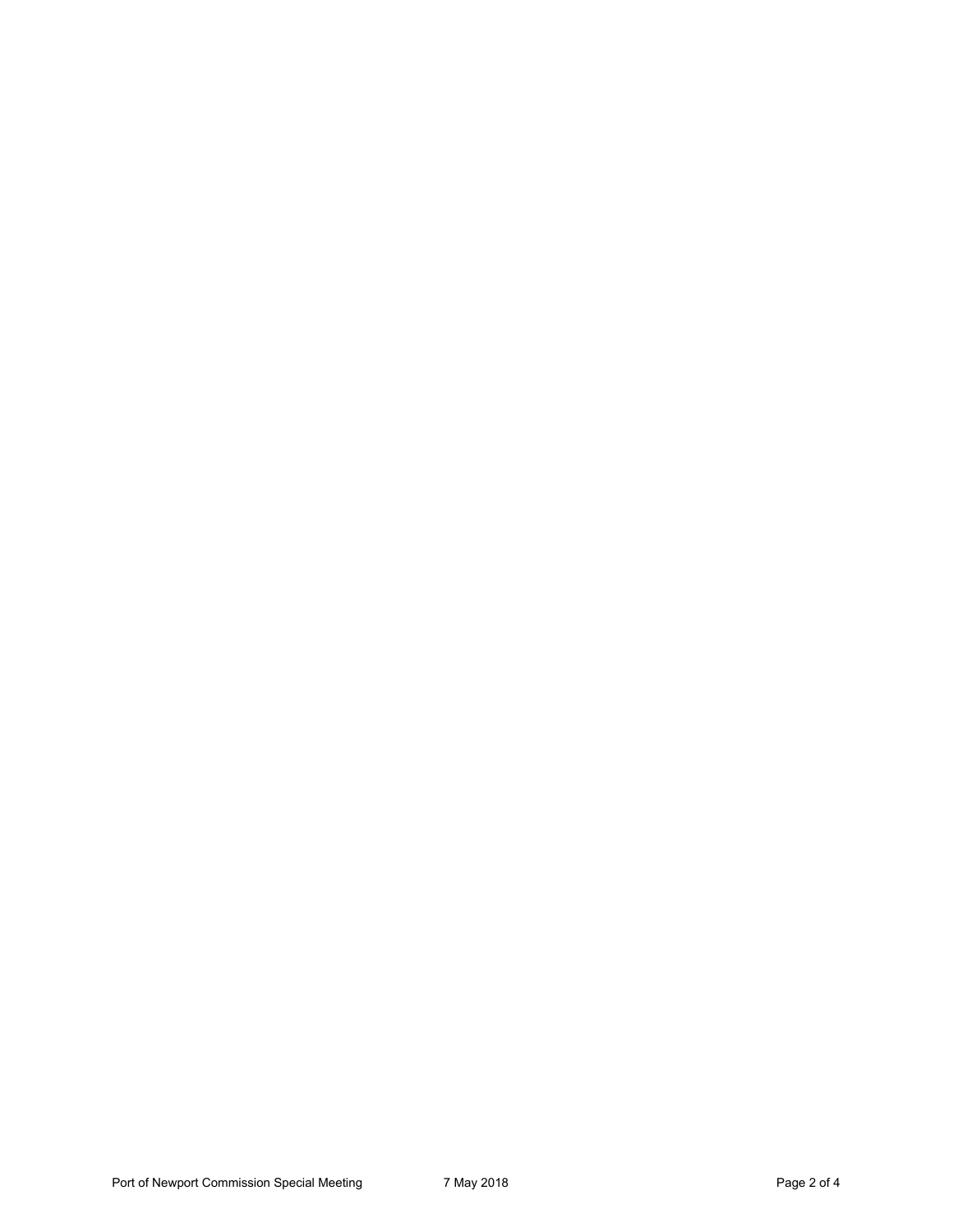| DATE: | 4 May 2018                                                         |
|-------|--------------------------------------------------------------------|
| RE:   | Appointment of Commission President Pro-Tempore and Vice-President |
|       | <b>Pro-Tempore</b>                                                 |
| TO:   | <b>Port of Newport Board of Commissioners</b>                      |
|       | <b>ISSUED BY: Doug Parsons, General Manager</b>                    |

### **BACKGROUND**

Assuming Commission Position No. 5 is declared vacant, it would be expedient to appoint a Board President Pro-Tempore. Since Commissioner Jeff Lackey has resigned as Board Vice-President, it would be expedient to also appoint a Board Vice-President Pro-Tempore. The appointed Commissioners would serve in these position through the first Regular Monthly Commission Meeting in July until the new slate of officers is elected per our By-Laws.

#### **By-Laws Excerpts Sections 14, 15 and 19:**

#### **Section 14. Duties of the President.**

- A. The President of the Commission shall preside at meetings of the Board of Commissioners.
- B. Shall consult with the Clerk of the Commission regarding the preparation of each
- Commission meeting agenda.
- C. Shall have the same right as other members of the Commission to discuss and to vote on questions before the Commission.
- D. May call Special Meetings of the Commission as described here forth.
- E. Serve as Commission's media contact.
- F. Shall sign official Port documents on behalf of the Commission when authorized to do so by a majority of the Commission.
- G. Shall submit an annual report to the Commission. (ORS 777.140(2))